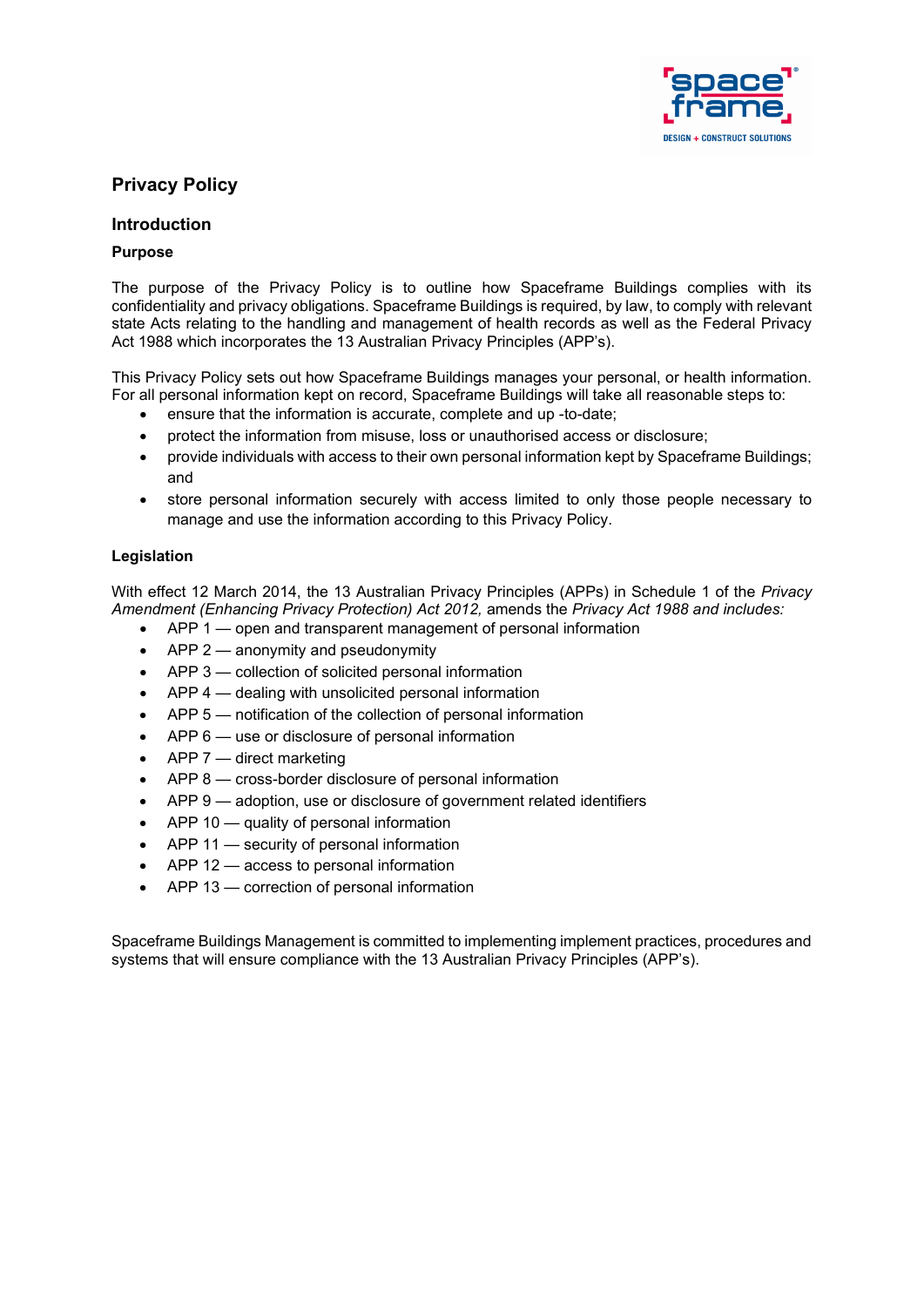

# **Definitions**

- *Personal Information* '*Personal information'* is any information, or an opinion, about you where your identity is apparent or can reasonably be ascertained. This also applies to Spaceframe Buildings subcontractors site workers who are required to provide their personal contact details, including copies of their licences and tickets.
- *Health Information* '*Health information'* is all identifying 'personal information' collected to provide information on your fitness for duty, such that Spaceframe Buildings can appropriately and best manage your wellbeing whilst at work. This would include personal health information contained in Employee Fitness for Duty Declarations, Medical Certificates from Medical Practitioners (eg, associated with illness or return to work following injury). In the Australian Privacy Principles (APP's) '*Health information'* comes under the definition of '*sensitive information'*.

*Consent* '*Consent'* means '*expressed consent or implied consent'*. The four key elements of consent are:

- the worker is adequately informed before giving their consent:
- the worker gives consent voluntarily;
- the consent is current and specific; and
- the worker has the capacity to understand and communicate their consent.
- **Note**: '*Implied consent'* arises where consent may reasonably be inferred in the circumstances from the conduct of the worker and Spaceframe Buildings. Willingly provided information is usually sufficient to imply consent to collection of information.

# **Privacy of Personal Information**

### **Open and Transparent Management of Personal Information (AAP 1)**

Spaceframe Buildings makes this Privacy Policy statement and other material available to Spaceframe Buildings' workers, upon request, to inform them of our policies on management of personal information. Upon request, Spaceframe Buildings staff will let workers know, generally, what sort of personal information we hold, for what purposes, and how we collect, hold and disclose that information.

Spaceframe Buildings will take reasonable steps to ensure that its web environment, internal network and databases are protected from unauthorised access using current technologies. Spaceframe Buildings will store personal and health information on secure servers that are protected in controlled facilities.

# **Anonymity and Pseudonymity (AAP 2)**

Individuals have the right to be dealt with anonymously, or by using a pseudonym, provided that this is lawful and practicable. However, it would be impracticable for Spaceframe Buildings to deal with workers who have not identified themselves.

Any individual who wishes to provide information to Spaceframe Buildings anonymously will be advised of the potential consequences resulting from their decision.

# **Collection of Solicited Personal Information (APP 3)**

Spaceframe Buildings will only ask you for personal information where we believe it is necessary for us to know that information in the course of your employment and work activities. Further, we will only collect your personal health information where some specified requirements are met, including in particular:

- a. with your consent; or
- b. when collection is required, authorised or permitted by law or law enforcement purposes; or
- c. the information is received, through an appropriate disclosure by another organisation such as your General Practitioner of other Health Professional, with your consent; or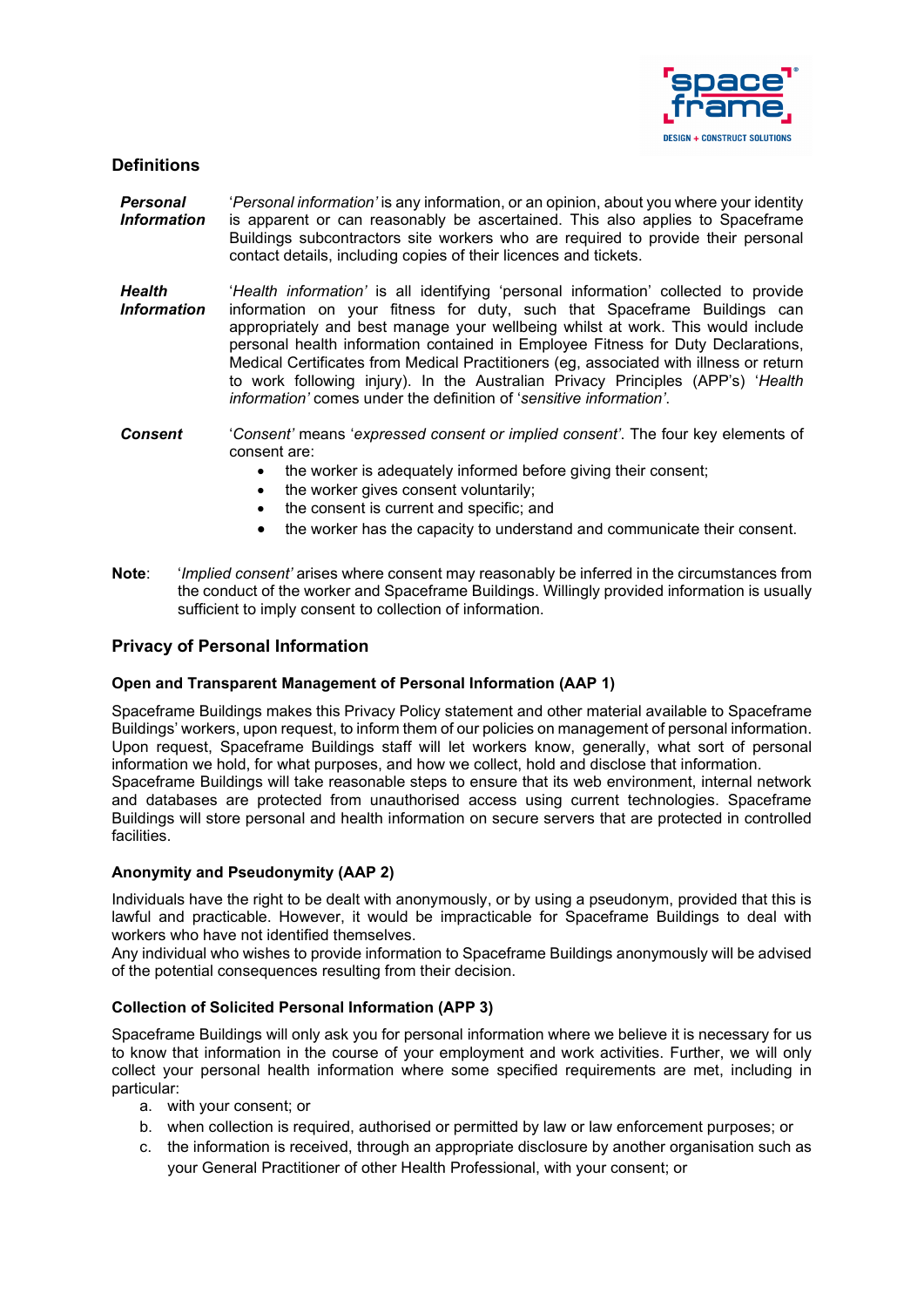

d. the collection is necessary to prevent, or lessen a serious threat to life, health or safety of a worker, or the public.

We will ensure that each Worker providing personal information is informed about and understands the purpose of collecting the information, to whom or under what circumstances their personal information may be disclosed to another party, and how they can access the information held about them.

We will ensure that workers providing personal information understand the consequences, if any, of providing incomplete or inaccurate information.

Spaceframe Buildings may collect personal information such as names, addresses, email addresses, phone numbers, position details, licences held, and fitness for duty related health and other identifying information directly or indirectly to:

- a. comply with legislative, regulatory and/or funding requirements;
- b. conduct quality and safety, legislative due diligence requirements, audits and continual improvement;
- c. engage service providers to provide health checks such as drug and alcohol compliance checks;
- d. perform risk and probity checks in respect of contract management;
- e. oversee and undertake worker performance appraisals and safety management of construction service;
- f. perform administrative operations, including accounting, payroll, risk management, record keeping, archiving, systems development and testing; and
- g. develop, establish and administer alliances and other arrangements with other organisations in relation to the promotion and use of Spaceframe Building services.

Spaceframe Buildings will record e-mail addresses only after direct receipt of a message. E-mail addresses will not be added to a mailing list, unless they have been provided in order to subscribe to Spaceframe Buildings' mailing list portal.

Personal information collected by e-mail, or hard copy or electronic forms, will be used only for the purpose for which it was provided and will not be disclosed without consent, except where authorised or required by law.

Health information may be collected by WQPHN directly or indirectly from Health Professionals engaged by Spaceframe Buildings to perform health service checks/screening, required to perform work related activities.

# **Dealing with Unsolicited Personal Information (APP 4)**

Unsolicited personal information is personal information received by Spaceframe Buildings, where Spaceframe Buildings has taken no active steps to collect the information. APP 4 outlines the steps Spaceframe Buildings must take, and will take, if it receives unsolicited personal information.

Where it is unclear whether the information received is solicited or unsolicited personal information, Spaceframe Buildings will err on the side of caution and treat the personal information as unsolicited personal information.

### **Other Types of Personal Information Held (APP 4)**

Other information collected and held by Spaceframe Buildings includes job applications, personnel files and referrer information. All data collected is considered personal information and will only be used for the purpose for which it was collected, or with prior consent from the individual, and will be managed in accordance with the Australian Privacy Principles (APP's).

### **Notification of the Collection of Personal Information (APP 5)**

Spaceframe Buildings will take all reasonable steps to ensure workers have access to this Privacy Policy at, or before, the time of collection of personal information, or as soon as practicable afterwards. This applies to all personal information 'collected' about an individual, either directly from the individual, or from a third party.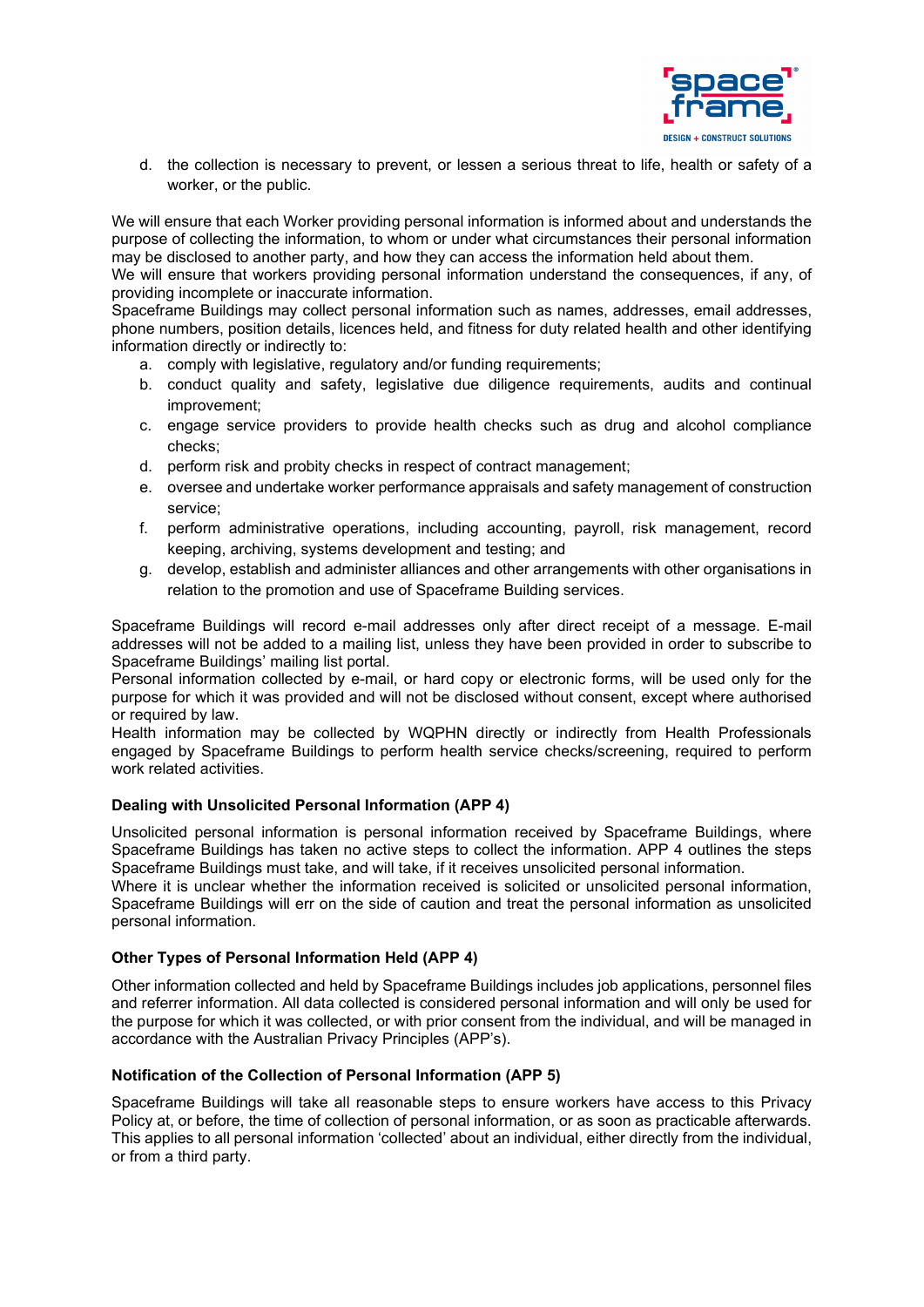

# **How Spaceframe Buildings Uses and Discloses your Information (APP 6)**

Spaceframe Buildings will ensure that personal information will only be used for the purpose it was collected, or that would reasonably be expected by the worker providing the information.

If a Worker is physically or legally incapable of providing consent, a responsible person (as described under the Act) may do so.

We will only disclose personal information without consent where such disclosure is required by law, or for law enforcement, or in the interests of the Worker's or the public's health and safety.

We will keep records of any such use and disclosure.

Information may be disclosed to a responsible person (as described under the Act).

### **When Information can be Disclosed Without your Consent (APP 6)**

We will only disclose your personal information to a third party with your consent, unless:

- a. the disclosure is directly related to the primary purpose for collection;
- b. in an emergency situation, where release of information is necessary to aid medical treatment; or
- c. we are required by law to disclose the information (e.g. reporting of communicable diseases).

# **Direct Marketing (APP 7)**

Spaceframe Buildings will only use, or disclose, personal information for direct marketing purposes where the individual has either consented to their personal information being used for direct marketing, or has a reasonable expectation that their personal information will be used for this purpose, and conditions relating to opt-out mechanisms are met.

# **Cross Border Disclosure of Personal Information (APP 8)**

Spaceframe Buildings will take steps to protect Worker privacy if information is to be sent interstate, or outside Australia, and will only transfer your personal information to another State or Territory, or foreign country when:

- a. the individual consents to the transfer;
- b. the transfer is necessary for the fulfilment of a contract between you and Spaceframe Buildings; or
- c. the transfer is for your benefit, but it is impractical to obtain consent; or
- d. the recipient is bound by legislation that is substantially similar to the Privacy Act; or
- e. it is believed that the information will be protected by a privacy scheme, or legal provisions comparable to those in Australia.

### **Adoption, Use or Disclosure of Government Related Identifiers (APP 9)**

As required by Australian Privacy Principles (APP 9), Spaceframe Buildings will not use Medicare, or Veterans Affairs numbers, or other identifiers assigned by a Commonwealth or State Government agency to identify personal information.

### **Quality of Personal Information (APP10)**

Spaceframe Buildings will take all reasonable steps to ensure that personal information kept, used or disclosed by Spaceframe Buildings is accurate, complete, and as up to date as practicable.

### **Security of Personal Information (APP11)**

All reasonable steps are taken to protect personal information collected from misuse or loss, such as computer password access, access restrictions to work areas, office and building security systems, and adequate computer system virus protections and fire wall, and electronic back-up of worker records.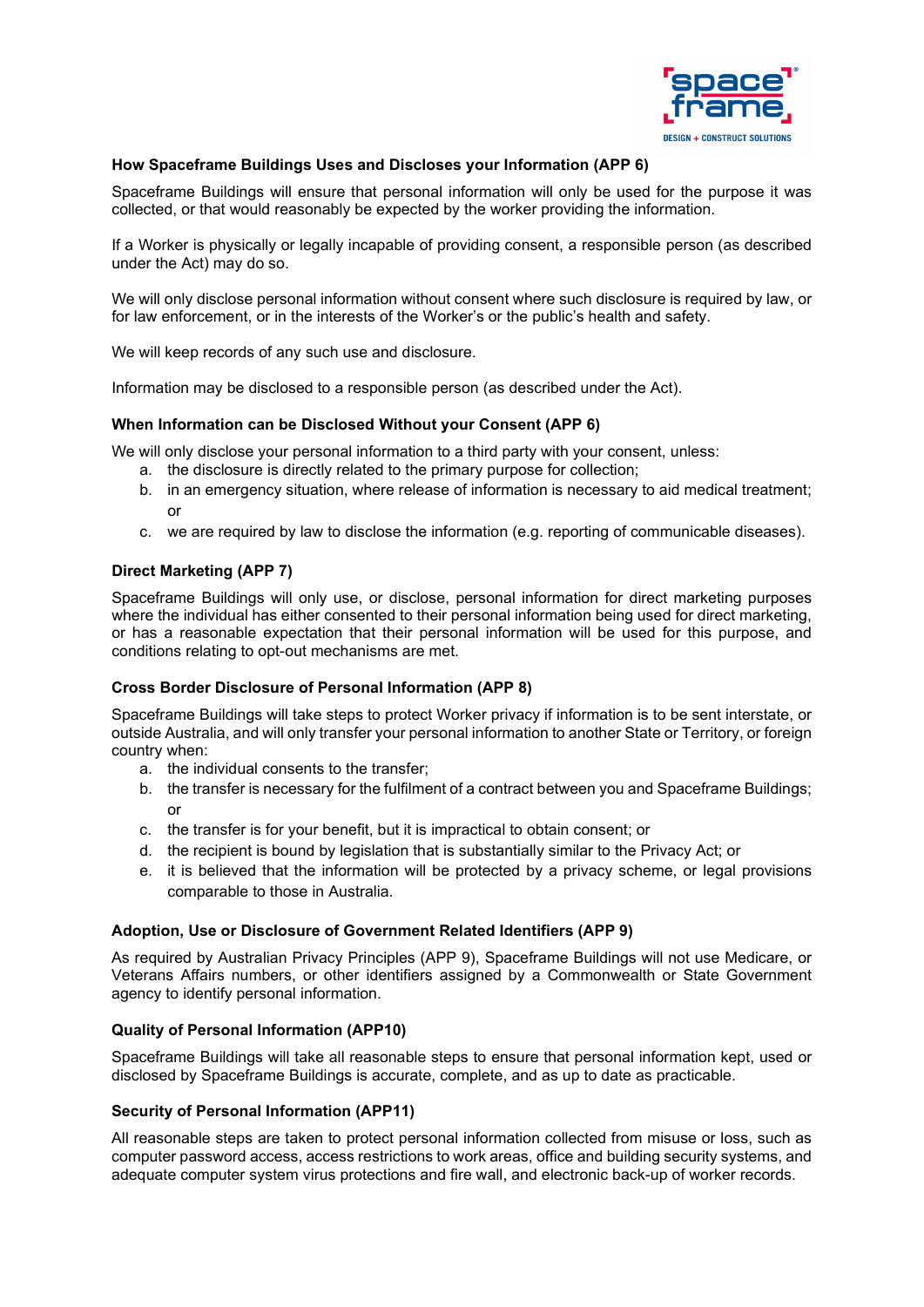

Spaceframe Buildings takes all necessary and reasonable steps to ensure that your personal information is accurate, complete, up-to-date and secure. We may store your health information in both hard copy and on computer. The storage, use and where necessary, transfer of personal health information will be undertaken in a secure manner that protects worker privacy. Hard copy information is kept under lock and key. Information stored on computer is password protected.

### **Access to Personal Information (APP12)**

You may request access to your personal information held by Spaceframe Buildings. Requests for access should be made in writing. Spaceframe Buildings needs to be satisfied that a request for personal information is made by you, or by another person who is authorised to make a request on your behalf. An identity document will need to be sighted to verify your identity or, if you are authorising another person to access on your personal records on your behalf, then a letter of authority and confirmation of your identity will be required prior to release of your personal information.

### **Correction of Personal Information (APP13)**

Where necessary, you can also request an amendment to any personal information in records held by Spaceframe Buildings, should you believe that it contains inaccurate information. Such requests should be made in writing. If Spaceframe Buildings does not agree to change your personal information in accordance with your request, you will be notified and we will permit you to make a statement of the requested changes and we will keep the request with your personal record/s. Spaceframe Buildings will use our best efforts to take less than 14 days to respond to your request.

There may be some circumstances in which access is restricted, and in these cases reasons for denying access will be explained. Further details relating to personnel records are contained within the Spaceframe Buildings Records Management Policy and Procedures, a copy of which can be shown to you upon request.

# **Updating Your Personal Information (APP 13)**

If at any time you believe that any of your personal information, that we store is not accurate or is out of date, please let us know by contacting the Spaceframe Buildings Payroll.

# **Privacy Complaints and How Spaceframe Buildings will deal with your Complaint**

Spaceframe Buildings is committed to continual improvement and welcomes any comments or complaints that our workers may wish to offer. Such feedback helps us to identify the things that we do well, or need to improve. We recognise that, handled well, a complaint provides us an opportunity to strengthen our relationships with our workers. It provides us the opportunity to understand their circumstances and to explore ways to improve our management systems into the future. We will respond to your concerns quickly and in accordance with the Spaceframe Buildings Complaints Management Procedure (a copy of which you are welcome to sight upon request) and keep you informed of our actions and progress.

Complaints or queries with respect to this Privacy Policy and handling of personal information may be lodged electronically by email.

You may contact: Spaceframe Buildings Privacy Officer: Deb McRae Telephone: 07 3890 9523 Email: [debmcrae@spaceframe.com](mailto:debmcrae@spaceframe.com)

Under the *Privacy Act 1988* (Privacy Act) you can make a complaint to the Office of Australian Information Commissioner (OAIC) about the handling of your personal information.

For details please visit<https://www.oaic.gov.au/individuals/what-can-i-complain-about> Unless a complaint can be dealt with immediately to the satisfaction of both parties, Spaceframe Buildings will provide a written response to the complaint within 35 days of the complaint being received.